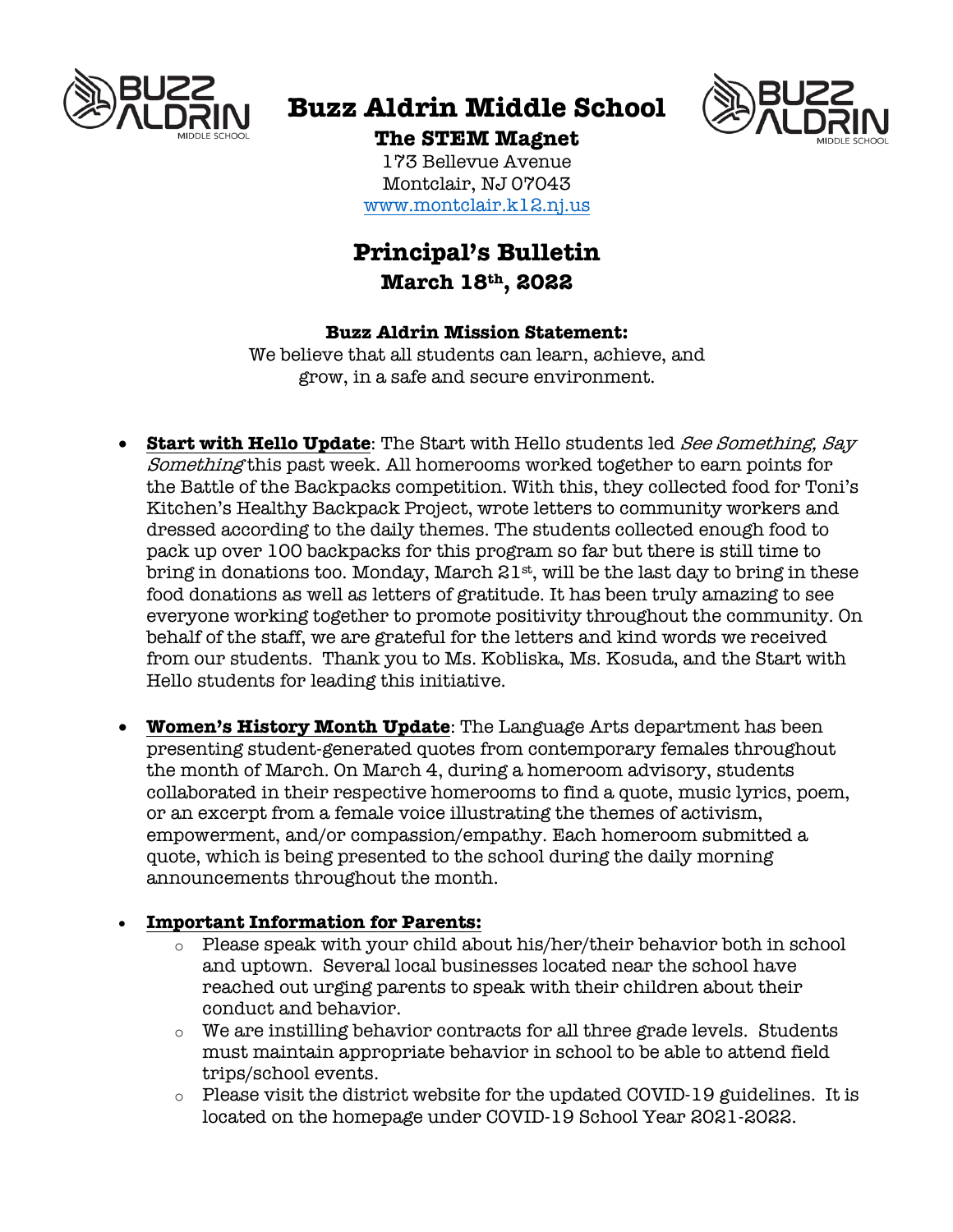- **NJHS Update**: This is a reminder that each student's community service hours and two letters of recommendation are due by Monday, April 11th. Late documents cannot be accepted so please be sure to upload all required documents into Google Classroom on time. Please email Ms. Perillo or Mrs. Megdanis if you have any questions.
- **MFEE Update**: MFEE is gearing up for its next big community event: ShowUS Montclair. In 2018, we hosted a **ShowDOWN**, a talent show with a competitive twist. In 2020, we decided to **ShowUP**, bringing us together virtually for a much-needed night of talent, laughter, and togetherness. And now in 2022, it's time to **ShowUS** all the talent that's been hiding right in our midst. On April 30th, we will be inviting the whole town to gather outside at Lackawanna Plaza for a fun evening filled with talented performers and storytellers.
- **District Devices**: We are no longer issuing loaner Chromebooks to students. Students will be responsible for bringing their own charged devices to school. Chromebooks are the only items we are accepting for parent drop-offs. Additionally, we are not accepting parent drop-offs for any items other than Chromebooks.
- **Nothing Bundt Cake Fundraiser**: Last week, students received envelopes and order forms for our Nothing Bundt Cake Fundraiser! These delicious cakes come in 6 different flavors and 2 sizes - "Bundtlet" and "8 Inch Cake". All orders and money are due on Friday, March 25th to the purple collection box located in the main office. Funds from this fundraiser will be used to offset the cost of end of the year grade-level trips. Bundts will be delivered to Buzz on Wednesday, April  $13<sup>th</sup>$  - right before spring break! Pick-up for the cakes will be between 2pm and 7pm. We are requesting all students participate so we are able to plan the end of the year events for our students. We are excited for this tasty fundraiser and appreciate your support!

### • **PTA Update:**

- o **21-Day Racial Equity Challenge**: Please see the attached document from the PTA's Diversity, Equity, and Inclusion Committee. They are beginning a 21-day Racial Equity Challenge that began on March  $1^{st}$ . Students and families are still able to sign up and participate.
	- It's not too late to join the program-- you can catch up at your leisure.

(1) To join (you and/or your student) click here: https://signup.com/go/zQuiROL (and then join the private Facebook group) (2) To join the private Facebook group (where the content will be posted) (note: this is a new link!) **https://www.facebook.com/groups/250905587214 343/?ref=share**

(3) Don't use Facebook? Don't worry, we'll also send you an email with links to the weekly content after you sign up!